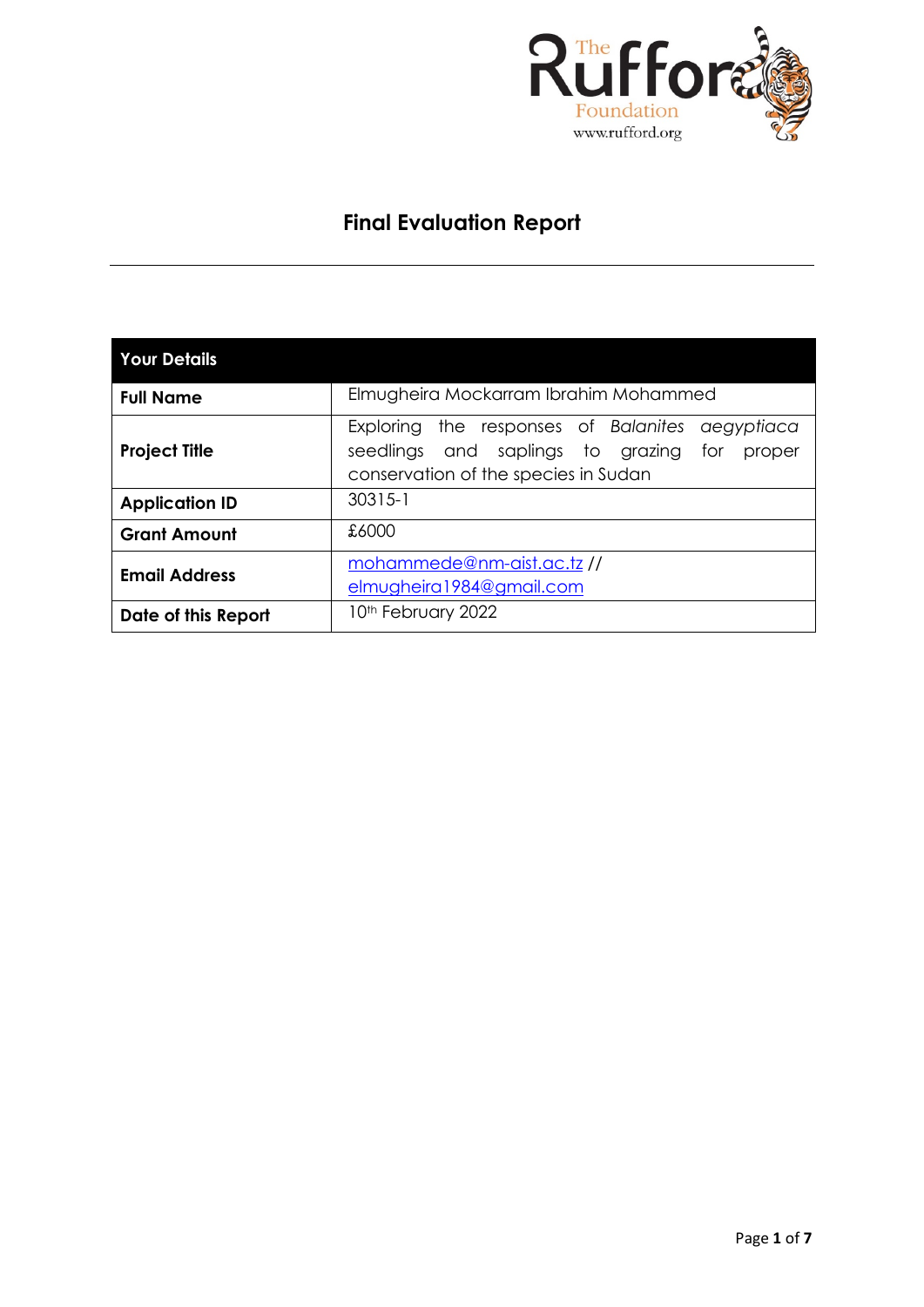

# **1. Indicate the level of achievement of the project's original objectives and include any relevant comments on factors affecting this.**

| <b>Objective</b>                                                                                                                                                                                           | achieved | Partially<br>chieved | Fully<br>achieved | <b>Comments</b>                                                                                                                                                                                                                                                                                                                                                                                                                                                                                            |
|------------------------------------------------------------------------------------------------------------------------------------------------------------------------------------------------------------|----------|----------------------|-------------------|------------------------------------------------------------------------------------------------------------------------------------------------------------------------------------------------------------------------------------------------------------------------------------------------------------------------------------------------------------------------------------------------------------------------------------------------------------------------------------------------------------|
| the<br>To<br>current<br>assess<br>of<br><b>Balanites</b><br>status<br>Dinder<br>aegyptiaca<br>in<br>Biosphere<br>Reserve<br>Sudan.                                                                         |          |                      |                   | We assessed the species population in<br>the transition, buffer, and core zones of<br>Dinder Biosphere Reserve. Generally,<br>showed<br>the<br>core<br>zone<br>$\hbox{\tt C}$<br>good<br>population of B. aegyptiaca<br>with<br>healthy seedlings, saplings and adult<br>trees, as well as high species density<br>compared to transition zone. Besides<br>that, the transition zone exhibited low<br>regeneration status with a high number<br>of browsed/grazed seedlings, saplings,<br>and tree stumps. |
| determine<br>which<br>To<br>of<br>species<br>stage<br>development (seedling or<br>sapling)<br>more<br>are<br>sensitive<br>animal<br>to<br>grazing/<br>browsing<br>(livestock).                             |          |                      |                   | study findings<br>illustrated<br><b>The</b><br>that<br>saplings of B. aegyptiaca are more<br>sensitive to livestock browsing<br>than<br>seedlings.<br>Seedlings<br>their<br>recover<br>better<br>than saplings after<br>being<br>livestock,<br>by<br>browsed<br>and,<br>unexpectedly, goat browsing severely<br>affected the natural regeneration of B.<br>aegyptiaca in DBR compared to other<br>livestock species.                                                                                       |
| To determine the areas<br>the<br>where<br>species<br>İS<br>dominant and stable as<br>well, where it is declining<br>and need quick action.                                                                 |          |                      |                   | We observed a vigorous regeneration<br>and growing stock of B. aegyptiaca in<br>the core zone compared to poor and<br>fair regeneration in the transition and<br>buffer<br>respectively.<br>We<br>zones,<br>recommended that more awareness-<br>raising programmes are needed, as<br>well<br>as, patrolling<br>guards<br>and<br>the<br>afforestation<br>programmes<br>in<br>transition zone.                                                                                                               |
| To raise the awareness of<br>local community about<br>the importance of the<br>species and train them<br>on seedlings raising and<br>conservation for further<br>contribution in protection<br>activities. |          |                      |                   | Although we conducted awareness-<br>raising programmes in nine villages<br>across the biosphere, the observed<br>intensive livestock grazing, and illegal<br>harvesting need more effort to be<br>controlled. The western and southern<br>parts of the reserve need special<br>packages due to their low seedling,                                                                                                                                                                                         |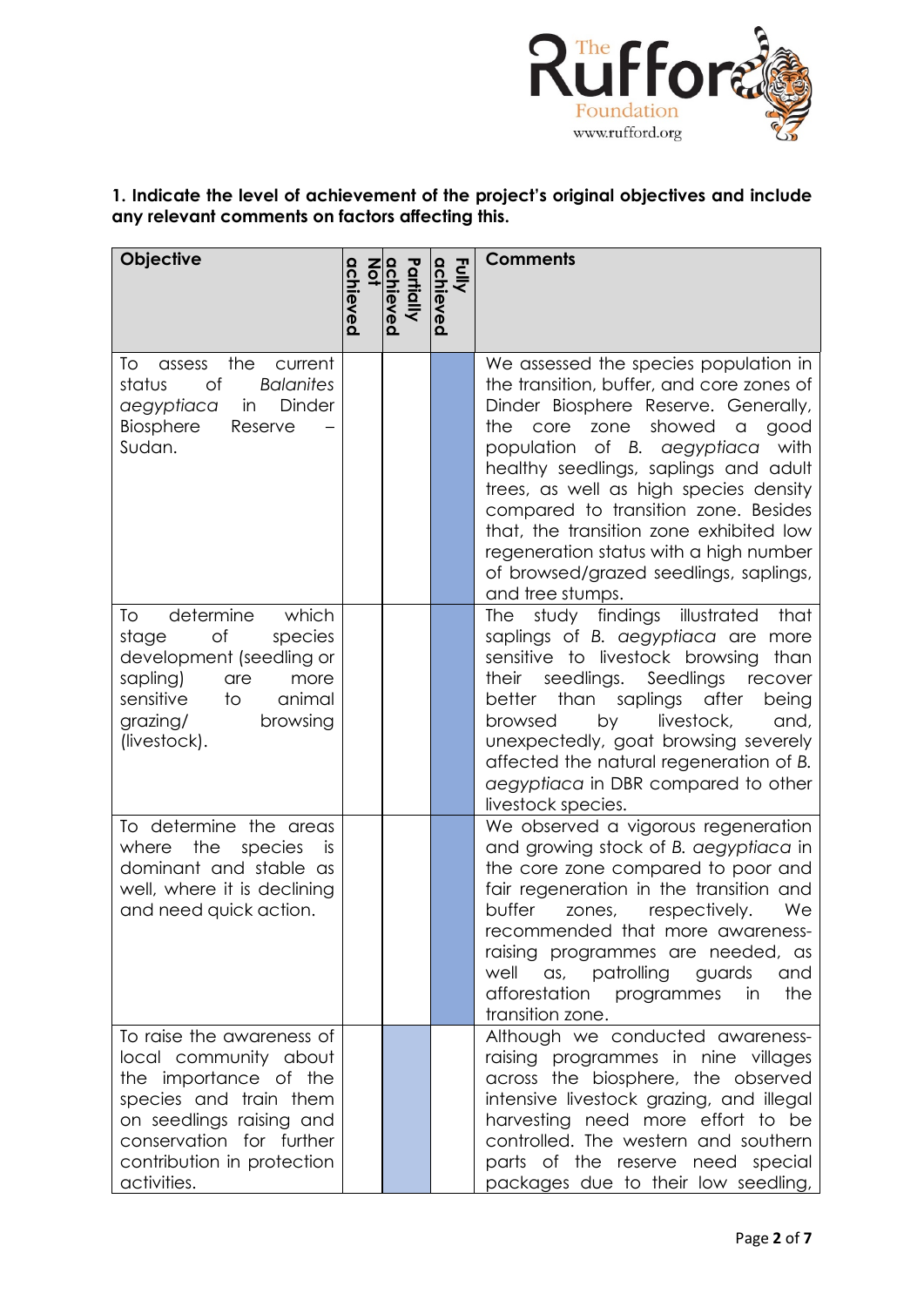

|                           |  | sapling and tree densities, with a high<br>population of livestock and crown-<br>debranching activities. |
|---------------------------|--|----------------------------------------------------------------------------------------------------------|
| To develop<br>$\Omega$    |  | A conservation plan has<br>been                                                                          |
| comprehensive             |  | developed based on recently                                                                              |
| landscape conservation    |  | gathered data on B. aegyptiaca and                                                                       |
| plan that will cover all  |  | other rare, dominant, and codominant                                                                     |
| habitats components in    |  | tree species inventoried in the reserve.                                                                 |
| the reserve.              |  |                                                                                                          |
| To contribute in capacity |  | The key informant interviews and                                                                         |
| building approach for the |  | administrated questionnaires formed a                                                                    |
| forest & rangelands       |  | baseline foundation for all capacity                                                                     |
| officers within<br>and    |  | building and training programmes,                                                                        |
| around the Dinder         |  | through which we trained the local                                                                       |
| Biosphere Reserve.        |  | officers, patrolling guards and villages                                                                 |
|                           |  | leaders.                                                                                                 |

# **2. Please explain any unforeseen difficulties that arose during the project and how these were tackled.**

Awareness-raising and training programmes in 2020 had severely been affected by the COVID-19 pandemic and its complete lockdown for more than 6 months in Sudan. Moreover, in some villages, the locals were not cooperative due to existing conflicts with the reserve management resulting from their frequent illegal practices in the reserve. Additionally, rough terrain and muddy roads forced the team to walk for long distances to reach some target groups and field sites.

# **3. Briefly describe the three most important outcomes of your project.**

The project identified the sensitive stage of development at which *B. aegyptiaca* is mostly affected by livestock grazing and browsing.

The project determined the hotspot sites where the *B. aegyptiaca* population is declining, and a proper conservation plan has been proposed to the reserve management.

The project also raised the awareness of locals about the importance of *B. aegyptiaca* and the severity of intensive livestock browsing and overgrazing on the species sustainability and conservation. Moreover, a huge knowledge gap was discovered during the socio-economic study of the project, as many villagers were not aware of the consequences of woody plants decline on their livelihood and welfare.

## **4. What do you consider to be the most significant achievement of this work?**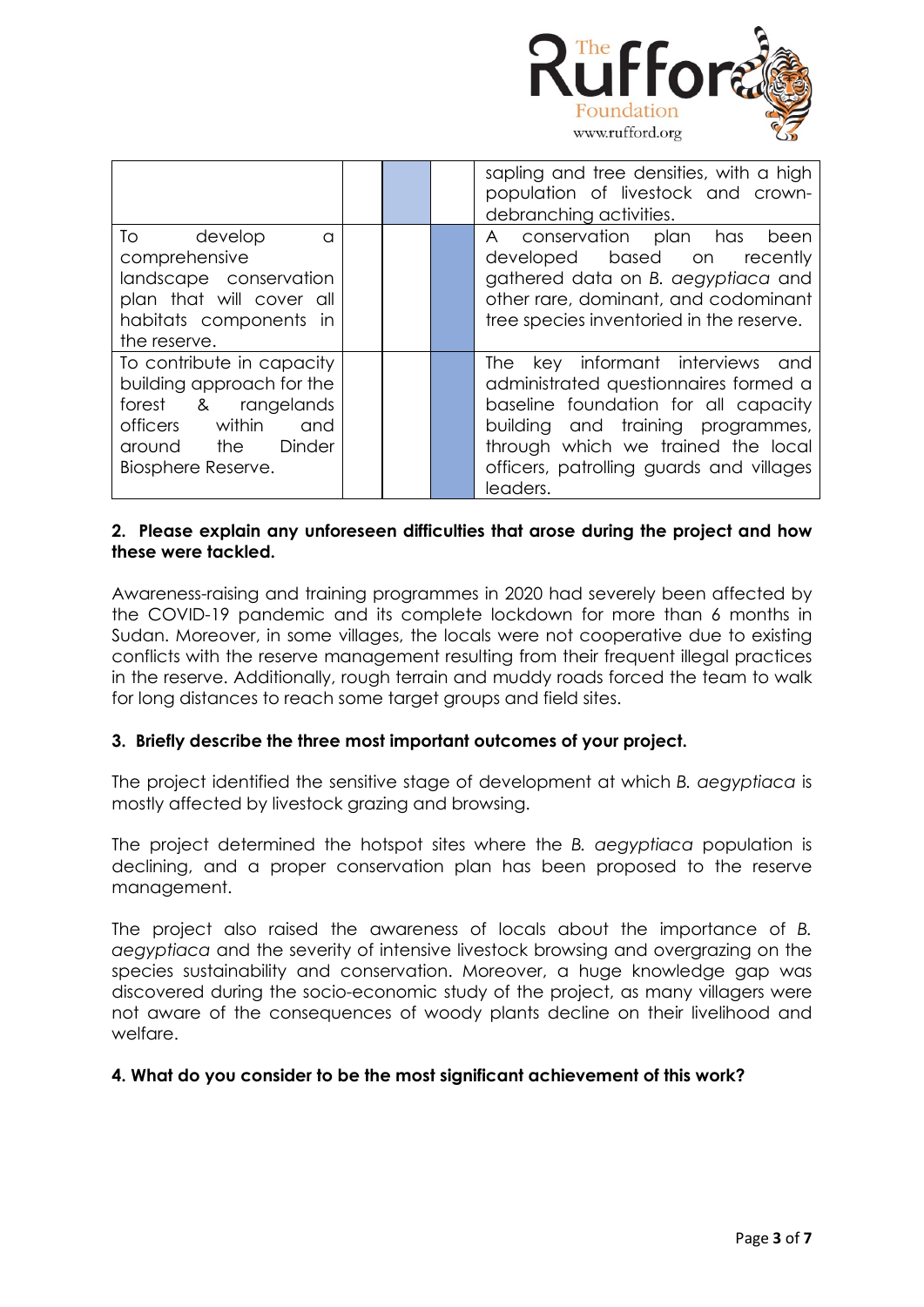

# **5. Briefly describe the involvement of local communities and how they have benefitted from the project.**

The local communities within and around Dinder Biosphere Reserve were the targeted beneficiaries of the project training and the offered conservation education. Locals have learned and gained knowledge on the severity of overgrazing on the recruitment of tree seedlings and saplings, and how they can distinguish between light, moderate, and severe grazing. Furthermore, for the first time, the project introduced to the locals the concept of community forests which was warmly welcomed by the villagers, and they proposed some areas to be reserved as a community forest.

## **6. Are there any plans to continue this work?**

Yes, this project noted a real need for conservation education and awarenessraising programmes as most of the communities in the area are forest-based communities, and they depend on the forests and their products by more than 85% in their daily consumption. Therefore, besides the introduction of community forests, there is a need for other sources of income generation such as beekeeping and authorised non-timber forest products trade, which are not harmful to the environment and will contribute positively to the proposed tree species conservation plan.

#### **7. How do you plan to share the results of your work with others?**

The findings have been shared through village meetings, training programmes, seminars, and scientific papers. Out of this project, we managed to publish two research articles in the journals of Sustainable Forestry and Global Ecology and Conservation, respectively, and one poster presentation at the Agroecology conference. In addition to that, currently we submitted a third manuscript to the journal of Trees, Forests & People.

#### **8. Timescale: Over what period was the grant used? How does this compare to the anticipated or actual length of the project?**

The project activities were severely affected by COVID – 19 pandemic and that is why most activities that required people gathering, such as training and conservation education, were postponed from 2020 to 2021 due to the complete lockdown in Sudan in 2020. Because of this challenge, the project period covered 2 years instead of 1.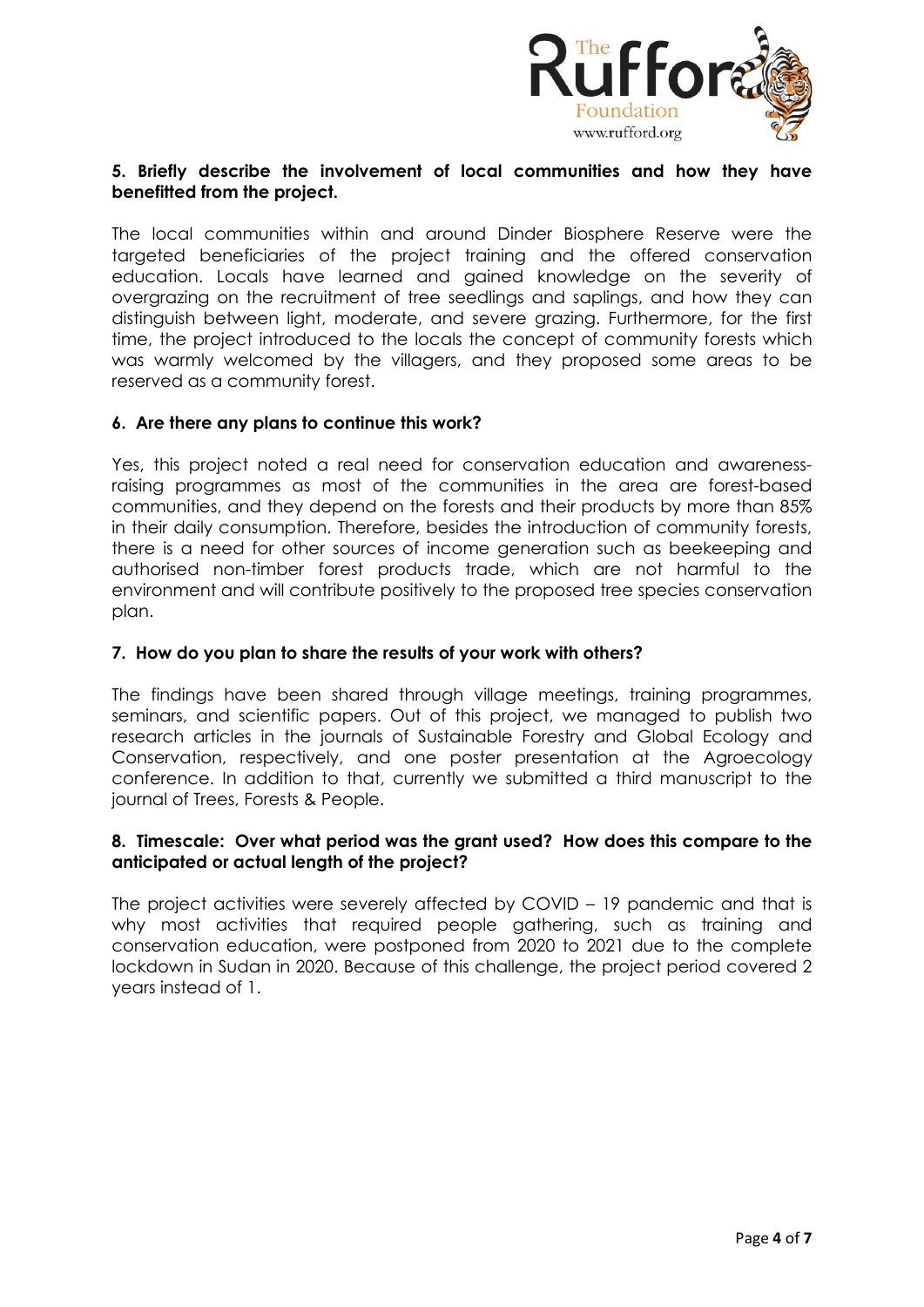

**9. Budget: Provide a breakdown of budgeted versus actual expenditure and the reasons for any differences. All figures should be in £ sterling, indicating the local exchange rate used. It is important that you retain the management accounts and all paid invoices relating to the project for at least 2 years as these may be required for inspection at our discretion.**

| <b>Item</b>                                        | Budgeted<br>moun | <b>Amount</b><br>Actual | <b>Differenc</b><br>$\boldsymbol{\sigma}$ | <b>Comments</b>                                                                                                                               |
|----------------------------------------------------|------------------|-------------------------|-------------------------------------------|-----------------------------------------------------------------------------------------------------------------------------------------------|
| Conservation<br>education<br>and awareness-raising | 2500             | 2000                    | $-500$                                    | 500<br>for<br>The<br>used<br>was<br>reconnaissance survey                                                                                     |
| Transport expenditure                              | 1600             | 1400                    | $-200$                                    | 200<br>for<br>The<br>used<br>was<br>reconnaissance survey                                                                                     |
| Accommodation                                      | 1200             | 1200                    |                                           |                                                                                                                                               |
| Reconnaissance survey                              |                  | 700                     | $+700$                                    | <b>This</b><br>amount<br>has<br>been<br>the<br>from<br>covered<br>conservation and<br>transport<br>budget as CREATES failed to<br>support it. |
| <b>Handheld GPS</b>                                | 330              | 330                     |                                           |                                                                                                                                               |
| Suunto Tandem                                      | 270              | 270                     |                                           |                                                                                                                                               |
| Stationary                                         | 100              | 100                     |                                           |                                                                                                                                               |
| Total                                              | 6000             | 6000                    |                                           |                                                                                                                                               |

# **10. Looking ahead, what do you feel are the important next steps?**

There is an urgent need for additional conservation efforts and awareness-raising programs to protect *B. aegyptiaca* and other multiuse and vulnerable tree species like *Grewia bicolor*, *Grewia mollis*, *Grewia flavescens*, and *Tamarindus indica*. Moreover, afforestation programs for the severely degraded areas can accelerate the species restoration and enhance their population dynamic.

## **11. Did you use The Rufford Foundation logo in any materials produced in relation to this project? Did the Foundation receive any publicity during the course of your work?**

Yes, we used it during all training activities, awareness-raising, presentations and seminars.

## **12. Please provide a full list of all the members of your team and briefly what was their role in the project.**

**Prof. Anna C. Treydte:** Associate professor in Biodiversity Conservation and Ecosystem Management, School of Life Science and Bioengineering, The Nelson Mandela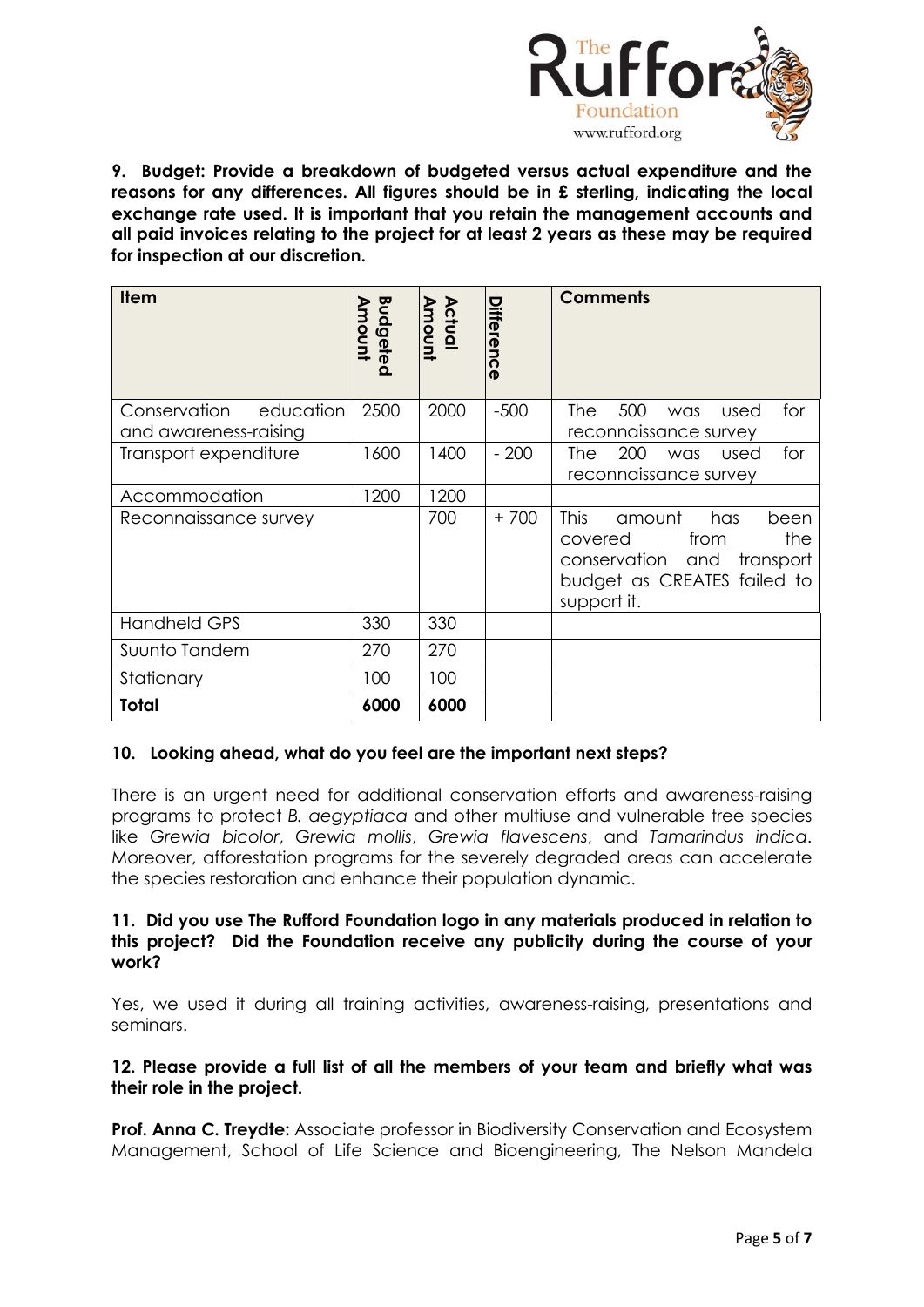

African Institution of Science and Technology, Arusha, Tanzania. She is the main supervisor and technical advisor for this project.

**Prof. Patrick Ndakidemi:** Professor in Sustainable Agriculture and Biodiversity Conservation, School of Life Science and Bioengineering, The Nelson Mandela African Institution of Science and Technology, Arusha, Tanzania. He is a co-supervisor and participated effectively in managing and overseeing the successful implementation of the project activities.

**Prof. Abbas M. E. Hamed:** Associated professor in remote sensing and GIS applications and land use change detection, Department of Basic Sciences, College of Natural Resources and Environmental Studies, University of Bahri, Khartoum, Sudan. He is a co-supervisor and contributed efficiently to supervising the reconnaissance survey and stratification process.

**Prof. Tamera Minnick:** Professor in restoration ecology, Environmental Science and Technology, Department of Physical and Environmental Sciences, Colorado Mesa University, Colorado, USA. She supported the project through the analysis of biophysical data and manuscript review.

**Dr. Tarig T. Hassan:** Assistant professor in forest economics with a minor specialty in Non-timber Forest Products and Forest Services, Department of Forestry, College of Natural Resources and Environmental Studies, University of Bahri, Khartoum, Sudan. He guided the socio-economic study, questionnaires designing, and analysis.

**Mr. Elmugheira Mockarram Ibrahim Mohammed:** A PhD student in Biodiversity Conservation and Ecosystem Management, School of Life Science and Bioengineering, The Nelson Mandela African Institution of Science and Technology, Arusha, Tanzania. He is a project leader and responsible for fieldwork activities, data collection, analysis, manuscripts drafting, and final report preparation.

**Mr. Abdel Jaleel M. Ahmed:** A holder of Forestry BSc from College of Natural Resources and Environmental Studies, University of Juba, Khartoum, Sudan. He participated in all fieldwork activities and reconnaissance survey.

**Nine Villages Leaders:** They supported the project as community facilitators during questionnaire administration and individual interviews in the selected villages.

**Three Forest Extension Officers:** They facilitated the focus group discussions and conservation education.

**Five Patrolling Guards:** They offered protection services during the fieldwork activities, which took place in the transition, buffer, and core zones of the reserve.

# **13. Any other comments?**

The project team and local community in Dinder Biosphere Reserve are thankful for the kind financial support received from The Rufford Foundation, which facilitated the currently implemented project. However, as a healthy ecosystem and a